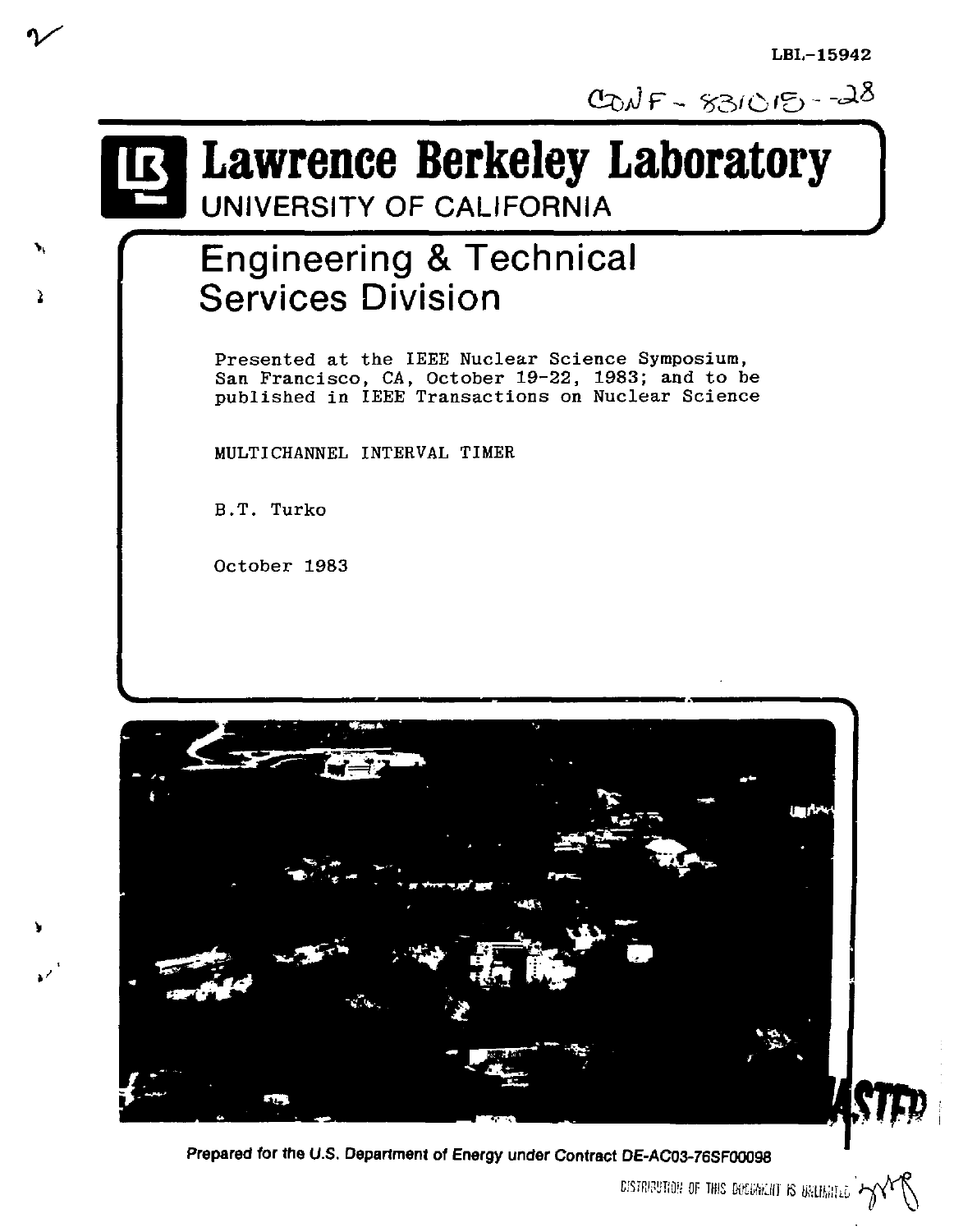#### **LEGAL NOTICE**

This book was prepared as an account of work sponsored by an agency of the L'nited States Government. Neither the L'nited States Government nor any agency thereof, nor any of their employees, makes any warranty, express or implied, or assumes any legal liability or responsibility for the accuracy, completeness, or usefulness of any information, apparatus, product, or process disclosed, or represents that its use would not infringe privately owned rights. Reference herein to any specific commercial product, process, or service by trade name, trademark, manufacturer, or otherwise, does not necessarily constitute or imply its endorsement, recommendation, or favoring by the I'nited States Government or any agency thereof. The views and opinions of authors expressed herein do not necessarily state or reflect those of the United States Government or any agency thereof.

Lawrence Berkeley Laboratory is an equal opportunity employer.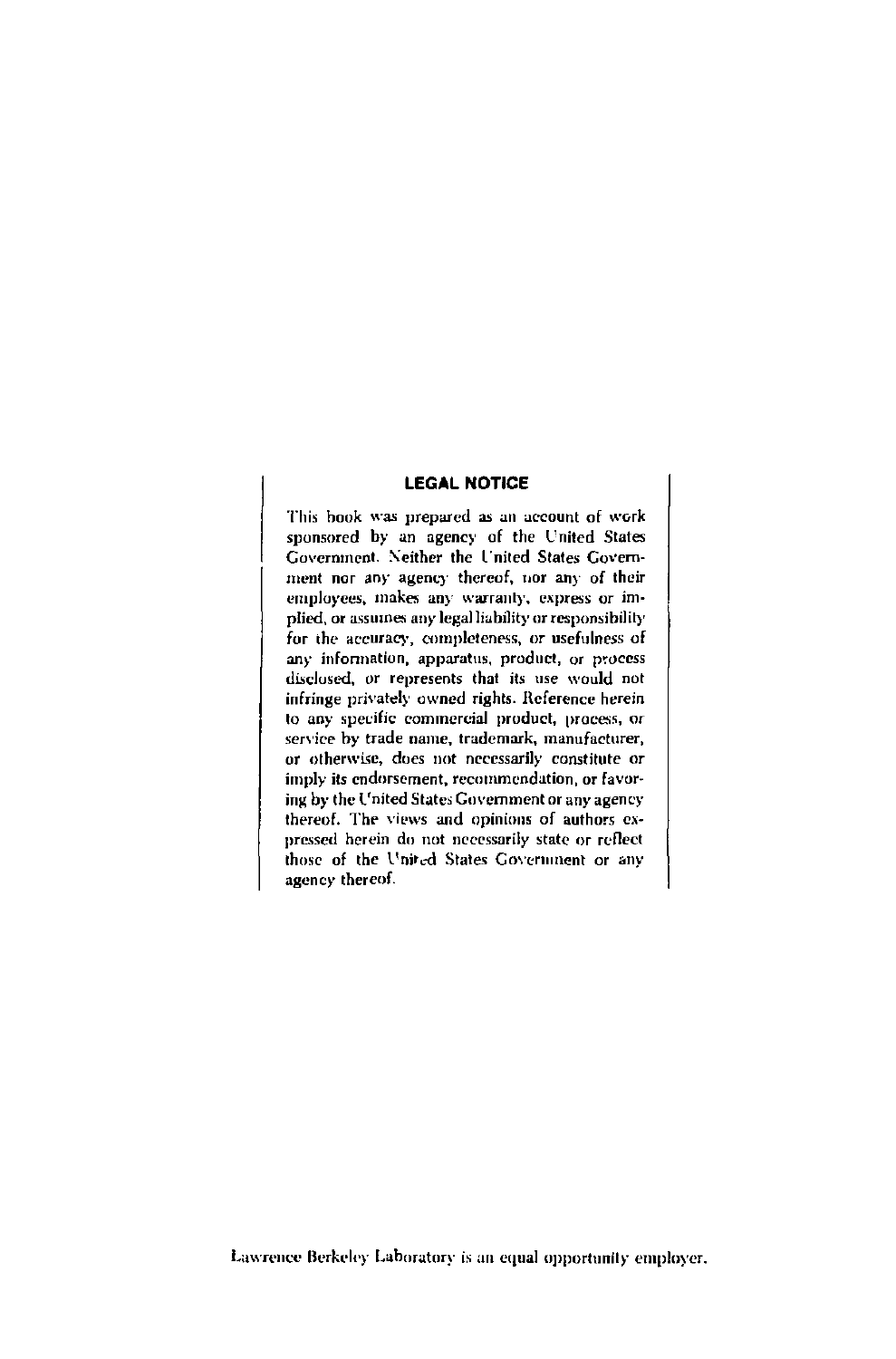DE84 C04G35

#### **B.T. Turko**

#### Lawrence Berkeley Laboratory, University of California Berkeley, California 94720

### Abstract

A CAMAC based modular multichannel interval timer is described. The timer comprises twelve hicjh resolution time digitizers with a common start enabling twelve independent stop inputs. Ten time ranges from 2.5 us to 1.3 us can be preset. Time can be read out in twelve 24-bit words either via CAMAC Crate Controller or an external FIFO register. LSB time calibra-tion is 78.125 ps. An additional word reads out the operational status of twelve stop channels. The system consists of two modules. The analog module con-tains a reference clock and 13 analog time stretchers. The digital module contains counters, logic and ers. The argival module contains councers, logic dif-<br>interface circuits. The timer has an excellent diffree performance.

#### Introduction

The multichannel interval timer is a modular system for the measurement of time intervals between a common start and twelve separate stop inputs. The timer is equivalent to a system of twelve single channel time digitizers. Each ona covers a range of up to 1.3 ms in 78.125 ps increments. The counting of time is initiated simultaneously in all twelve digitizer channels by the start pulse. An additional, thirteenth, digitizer counts the selected time range. An internal 50 MHz reference clock is used for coarse counting of time in 20 ns intervals. Analog time interpolators1,3, one of them for the start and twelve for the stop channels, have been designed for the stretching of time fractions smaller than a clock period occurring at the beginning ani the end of each time measurement. The time stretching by a factor of 256 is equivalent to increasing the effective counting clock frequency from its actual 50 MHz to 12,800 MHz2. clock requency from its actual of mix to 12,000 mix-<br>Each interpolator controls an additional, vernier counter for the digitizing and storage of stretched<br>time fractions.

The whole timer system consists of two CAMAC modules. One is an analog module containing the thirteen interpolators, and the internal 50 MHz clock oscillator together with the control circuits. The other is completely a digital module, containing counters (two each for the start and twelve stop channels), and the arithmetic, control and interface circuits. The system is fully CAMAC compatible. An alternative inter-<br>face for automatic serial data transfer to external<br>derandomizing data storage FIFO (first in first out) register, is also provided.

In measurements where more than twelve stop channels are required, several additional multichannel interval timers, working in parallel, may be needed. An independent clock module was added to the system providing the simultaneous clock reference for up to six timers. The clock module also includes a precision calibrating pulse generator. The calibrator output is a series of accurately spaced time markers, which can be used for driving the start and stop inputs of the timer. This makes for an easier alignment, calibration and trouble-shooting of the system.

 $\overline{1}$ 

#### General Description

The analog module block diagram is shown in Fig. 1. Figs. 2 and 3 are the block diagram of the digital module, and Fig. 4 shows the basic timing. The analog circuits include the 50 MHz clock generator which i s controlled by either the internal oscillator or by an external 50 MHz source. The separation of the analog from the digital circuits minimizes the interference between the two modules and number of interconnections between them.

Time counting is initiated by a start pulse setting the start interpolator latch FF1 (Fig. 1). A timing capacitor C in the interpolator is then charged by a constant current II . The charging of C stops when the latch FF3 is set by the second clock pulse following the start. The capacitor C at that point starts discharging back to its original level by a small current, 12. The ratio of the two currents is the time stretching constant. In this case a ratio of 256 was selected. The lines A to F in Fig. 4 illus trate this sequence. A comparator circuit in the in terpolator senses the level across the timing capaci-tor. When the initia l level is reached, the comparator resets the start latch FF4 (line H). The leading edge of this square pulse is timed with the clock, since the marker pulse that had started the capacitor discharge had set FF4 at the same time. The width of this square gate pulse contro's the counting of clock pulses in the start interpolation counter (Fig. 2).<br>Each count thus represents 1/256th of the clock<br>period, i.e., 78.125 ps (for the 50 MHz clock). The interpolator gate puise sets also the start laten in<br>the digital module, which in turn initiates the count-<br>ing in the range counter and all stop counters,

All twelve inputs to the step channels are enabled simultaneously by the start interpolator about 15 ns after the acceptance of the start signal. The inputs remain enabled for the duration of the range time counting. Any stop pulse appearing during this enable<br>time is accepted by setting the FF1 latch in the cor-<br>responding stop interpolator (Fig. 1). The stop in-<br>terpolators are identical to the start interpolator. The time interval between the leading edge of any stop pulse and the second clock marker that follows it is stretched 256 times in thp same way as the start pulse was processed in the start interpolator. A square was pulse, equal in length to the duration of the stretched<br>stop interval, is generated (Fig. 4, 1 ine R). This<br>pulse sets the corresponding stop latch in the digital module {Fig. 2). Each stop channel has two counters. modus (ivis etc. carse" stop counters are started<br>
simultaneously with the range counter by the start<br>
latch. They count real time in 20 ns increments. The<br>
latch. They count real time in 20 ns increments. setting of the stop latch by the stop interpolator<br>terminates the counting in the corresponding "coarse" stop counter but in turn starts the counting in the stop counter out in turn starts the counting in the<br>stop interpolation counter, digitizing the length of

The measured start-stop time equals thus the sum of the start interpolator counter and stop "coarse" counter reading minus the reading of the stop interpolator counter. During the data readout, each stop channel is switched to the arithmetic unit by addressing the data selector. After the calculation, the stop can be presented in a 24-bit binary word to either CAMAC Dataway or an external FIFO register for fast temporary storage.

Status of each stop latch indicating that the stop channel had operated is displayed on the front panel of the digital module. Also, the status of all stop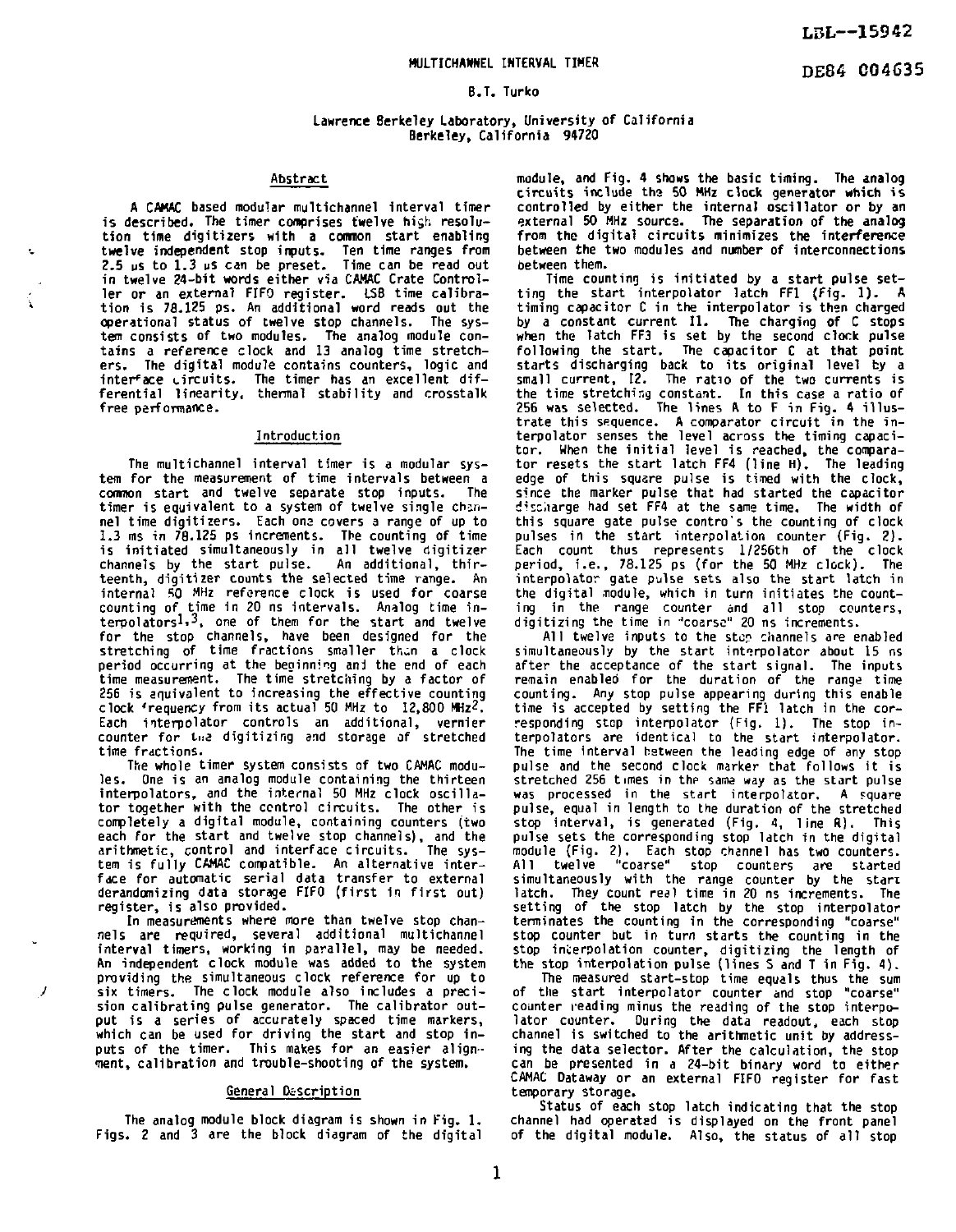latches can be read out first, as a separate status word, making shorter the transfer time by reading out only the stop channels containing data. The FIFO register readout logic automatically skips the unused channels in order to save on memory space. Such a readout sequence, initiated by the accepted start, begins with a blank word for spacing the events in the<br>FIFO register, followed by the status word first and<br>then only the stop channels containing data. The<br>timer system is cleared automatically at the end of the readout sequence and enabled for a new start.

Access to the start interpolator can be controlled by fast AIM signal applied to the gate input. Also, the analog module is locked up for the duration of the CAMAC inhibit signal.

Once started, the timer is not affected by additional start input signals. The system remains busy until cleared at the end of the data transfer cycle. Also, the system can be cleared either manually or electrically by an external "fast" clear signal. A NIM output monitoring busy status of the timer is available for external timing purposes.

#### Interpolation Technique

In order to achieve an incremental resolution of 78.125 ps by direct counting, the time digitizer would require an unfeasible clock frequency of 12,800 MHz. The need for a very high frequency clock for timing is eliminated by using the interpolation technique, based on rapid charge and slow discharge of a capacitor $2,3$ . This method offers an excellent differential linearity of time-to-digital conversion. Two interpolators are required for stretching the time fractions, at both ends of each measured time interval. Cost, space and power dissipation per interpolator are especially important parameters in a crowded multiple channel system. Crosstalk, particularly between adjacent chan-nels, is minimized by careful lay-out and filtering. Due tc the interpolation, all the counting in the process of time digitization can be done by a frequency of 50 MHz. Thus low power Shottky devices can be used because of this relatively low counting speed.

The principle of a start-stop interpolator pair operation was outlined above. In explaining Fig. 1 more in detail, the flip-flop FF1 is triggered on the leading edge of the start pulse providing that the D input has been enabled by the start gate. FF1 switches a constant current *l\* from the transistor Qi to Q3, starting to charge the capacitor C. Also, Fl enables the D input of the flip-flop FF2, which is then set on the following leading edge of the free running clock pulse train. FF2 in turn enables FF3, which is set by the next clock pulse (Fig. 4, lines 0<br>and E). FF3 stops the charging of C by switching the<br>current I from Q<sub>3</sub> into Q<sub>2</sub>. The charging time<br>current I from Q<sub>3</sub> into Q<sub>2</sub>. The charging time<br>of the capacitor time stretching is thus greatly improved.

The capacitor is continually discharged by a smaller constant current I2. Ratio of the currents that charge and discharge the capacitor is the interpola-<br>tion constant:  $(I_1-I_2)/I_2$ \*K. The triangular The triangular voltage waveform across the capacitor has the leading slope proportional to (I2-Ii)/C and the trailing slope proportional to I2/C. This voltage is sensed by a comparator, producing square pulse, equal in length to the base of the triangular waveform on the capacitor (lines F and G).

The flip-flop FF4 was set at the beginning of the capacitor discharge cycle by the output of the FF3 (through a differentiating circuit), and reset at the end of discharge by the trailing edge of the comparator output (line H). The reset of FF4 is synchronized with the clock by superposition of the clock pulses upon the comparator output. Since the leading edge of this waveform is also synchronized with the clock, it can be easily digitized by counting the cicck pulses it spans (line  $L$ ).

By setting the start flip-flop FF1, a row of 12 stop interpolators is enabled by removing the clear from the stop flip-flops FF1 3nd FF4. The stop interpolators are now ready for accepting the stop pulses. The start interpolation timing diagram of Fig. 4 (lines B to H), also applies to the processing of the stops. The start and stop interpolator FF4 outputs control the digital module. The separation and width of these waveforms are digitized by counting the clock pulses. Each rreasured time interval is thus defined .<br>by three numbers, representing the "coarse" time<br>separation between the start and the stop pulses, and the expanded fraction of a clock period left at the beginning and the end of the measurement.

#### Description of Logic Module

The separation of analog from digital circuits minimizes electrical interference and reduces to only a single twisted line the interconnections between each interpolator and its counting and logic circuits. Each interpolator is sensed by a line receiver (Fig. 2), setting the start latch and the stop latch at appropriate time (lines H and R in the timing diagram. Fig. 4). The start latch enables the clock gate to all the counters. The "coarse" start (range) counter and all the 12 stop counters start counting simultaneously (lines M and T). Only one stop channel is shown in Fig. 4. The start interpolation counter is also enabled by tne line receiver and counts ; or the duration of the start interpolation time (lines H and L).

The "coarse" counting in the stop counter closes upon the setting the stop latch (lines R and T) and the stop interpolation counter then counts for the duration of the step interpolation time (lines R and S). There is no error in counting since all waveforms were synchronized with the clock by the interpolator.

The total time elapsed since the start is counted by the range counter in increments of 50 MHz clock periods. The active time range is defined by the range selector (Fig. 2). When the range time is up, the clock is stopped after a fixed delay of about 8 us, allowing the stop interpolators to complete the conversion of the stops arriving toward the end of the time range. At the same time, the ready latch is set indicating that data is ready for readout (Fig. 4, lines N, 0, and P). Any of the twelve stop channels can be read out, by addressing a 24-bit data selector, into the arithmetic unit (Fig. 2), performing the following arithmetic operation:

$$
T_n = T_0 (N_{st} + 256N_n - N_{snn})
$$
 (1)

T<sub>n</sub> is time between the start and the n<sup>th</sup> stop,  $T_0$  an incremental resolution constant  $(T_0=78.125)$ ps), N<sub>st</sub> the reading of the start interpolation<br>counter and N<sub>spn</sub> and N<sub>n</sub> are the reading of the<br>interpolation and "coarse" stop counters of the n<sup>th</sup> stop channel. From the arithmetic unit the data is either routed to the CAMAC dataway or to the front<br>panel connector to external register depending on the readout mode selected. <sup>T</sup>he status of the stop latch can be also read out. One bit of the 24-bit status

word is assigned to each of 12 latches. Basic readout and control logic is shown in the block diagram (Fig. 3). CAMAC control logic contains a function and subaddress decoder, circuits for interrupt and status response (L, Q and X) and clear. All the CAMAC functions recognized by the timer are also shown.

The logic for data transfer to the external FIFO register is shown in the lower laft part of Fig. 3.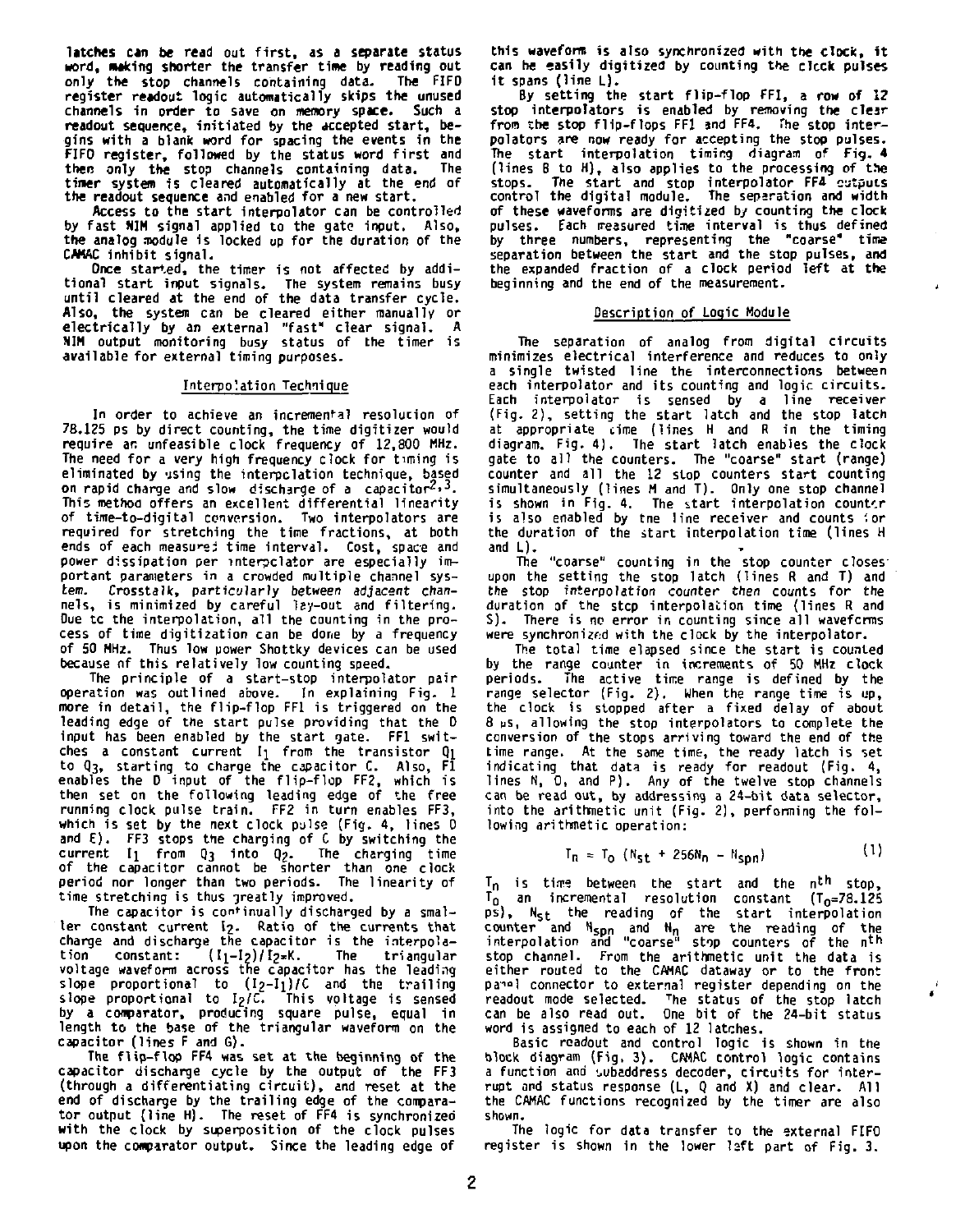Each start event accepted by the timer generates a data<br>ready regardless of how many stops (if any) have been<br>also accepted within the time range. The first step in data transfer is to shift the FIFO register by one (blank) word in order to space the new data from the preceding event. The next word is the content of the<br>status register. After that, the logic scans automatically the «top channels. Only the stop channels containing data are sequentially transferred to the FIFO register. Thus the longest event requires 14 words of register space (a blank, status and 12 stops) and the shortest one only two words (a blank and status word). This program of selective serial readout is run by a<br>pulse generator advancing a binary counter, which in turn controls an address selector.

#### Discussion of Test Results

î

).

Repeated measurement of a constant time interval is shown in Fig. 5 as an example of typical distribution of events in an external storage memory. All 12 stop sections of the timer are quite uniform and, providing that the start and stco interpolators are properly aligned, the distributions are quite similar.<br>The theoretical channel profile (i.e., distribution probability function) is a triangle,  $p(t)$ , illustrated in Fig. 6. Surh a distribution is characteristic for measurements where the reference and the measured quantity are uncorrelated. The base of the distribution triangle should stretch to the centers of the two adjacent memory channels, separated in this case by  $t_0$ =78.125 ps in real time. If A is the address of the center channel and t<sub>o</sub> channel calibration, the<br>measured ti;ie is t=At<sub>0</sub>, Since the end of t is shown<br>falling ri;th under the stop of the channel profile where the probability is  $1$ , each time an interval  $t$  is  $\frac{1}{2}$ . dress A of the processor memory, increasing its content by one. In an ideal case [distribution  $p(t)$ ]. all events should be accumulated in only one memory location (A). Real channel profiles have the base istance in the than to one each side  $[p_0(t)]$ , the state is side  $[p_0(t)]$ , the distributions  $p_0(t)$  and  $p_0(t)$ . The distributions  $p_0(t)$  and distribution  $p_0(t)$ , the point m under the peak of the distribution  $p_0(t)$ . T or identical events t are stored at the location A of<br>the processor memory, a fraction m of total events<br>will be stored in the memory location A+1 and another<br>fraction m of total events in the memory location A-1. Such a case i shown in Fig. 5, where A=400 and<br>m=0.18.

The stretching of the channel profile base is<br>caused by imperfect alignment of the start and/or stop interpolator (i.e., the interpolation constant is different from  $K$ ), and due to the nonlinearity of the time-to-digital conversion and noise in the interpolators. For the distribution shown in Fig. 5, the  $sp^{-1}$ a<sup>4</sup> of the measured lime is  $m_{\tilde{C}} = 14$  ps.<br>If the measured time interval t (Fig. 6) is in-

creased by At, the three distribution functions are crossed at points a, b, and c. Consequently, N measurements of the same time interval  $t + \Delta t$  result in distributing the events into three locations of the<br>data processing memory (A, A\*l and A-l), each storing N<sub>a</sub>, N<sub>b</sub> and N<sub>c</sub> events, respectively. The total<br>is a sum of all events N=N<sub>a</sub>+N<sub>b</sub>+N<sub>b+</sub><br>that the three distributions are identical it follows:

$$
N_a / (t_n - \Delta t) = N_b / (t_n - t_n + \Delta t) = N_c / (t_n - t_n - \Delta t)
$$
 (2)

from which a fraction at of the measured time t. smaller than the LSB calibration of  $t_0 = 78.125$  ps of the timer, can be calculated:

$$
\Delta t / t_0 = (N_0 - N_c) / 2(N_a - N_c) \tag{3}
$$

Eq.  $(3)$  was used in the calculation of thermal drifts shown in Fig. 7, from the measured data taken when the timer stability was tested at various temperatures. Gradual cooling from 36°C to room temperature<br>indicates an average drift of 2.7 ps/°C and a very good uniformity among the 12 stop channels.

Long term thermal drift has been also recorded for a period of a week. Three measurements a day were<br>made and the ambient temperature recorded. *'* very small time drift was observed, barely showing only daily temperature cycle effects. Virtually no aging<br>effects or permanent time drift was observed in any of the 12 channels.

the stop channels were also tested for a possible timing error or broadening of the di tribution function due to mutual interference. In measuring crosstalk , one stop channel was tested at a time. First , a constant time interval was measured when all other stop channels were not operating . Next, hign rate random stop pulses were applied to the two stop channels adjacent to the tested one. Very small shift in<br>the measured time was observed. The third measurement was made after the disturbing signals were removed from the adjacent channels in order to verify that the original reading was repeated. The results are shown i n Fig . 3.

Linearity of time measurement was also tested by running the timer with start pulses 60 µs apart and<br>random stops. An external 4096-channel memory was available for the accumulation and display of the data, covering only a small, 320 ns wide, initial section of the 10 us time range. The result is shown in Fig. 9a. The beginning of the spectrum shows a small transient due to the interference of the start circuit in enabling of the stop input. Expanded vertical<br>scale of the same spectrum in Fig. 9b shows no visible<br>structure (exrent for the initial nortion explained above). Until more thorough numerical analysis is made, it appears that the scattering of data is within the statistical limits.

#### Acknowledgements

This work was supported in part by LASL under interagency agreement W-7405-ENG-36 and the Director' s Office of Energy Research, Office of Health and Environmental Research, U.S. Department of Energy under Contract No. 0E-ACO3-76SF00098. Reference to a company or product name does not imply approval or recommendation of the product by the University of<br>California or the U.S. Department of Energy to the exclusion of others that may be suitable.

#### References

- 1. Nutt, R., Digital Time Intervals Meter, The Review of Scientific Instruments, Vol. 39, No. 3, op. 1342-1345, September, 1968.
- 2. Porat, O.F., Review of Sub-Nanosecond Time-Inter-val Measurements, IEEE Transactions on Nuclear Science, Vol. NS-^O, No. 5, pp. 36-51, October, 1973.
- Turko, S.T., Picosecond Resolution Time Digitizer for Laser Ranging, IEEE Transactions on Nuclear<br>Science, Vol. NS—25, No. 1, pp. 75—80, February, 1978.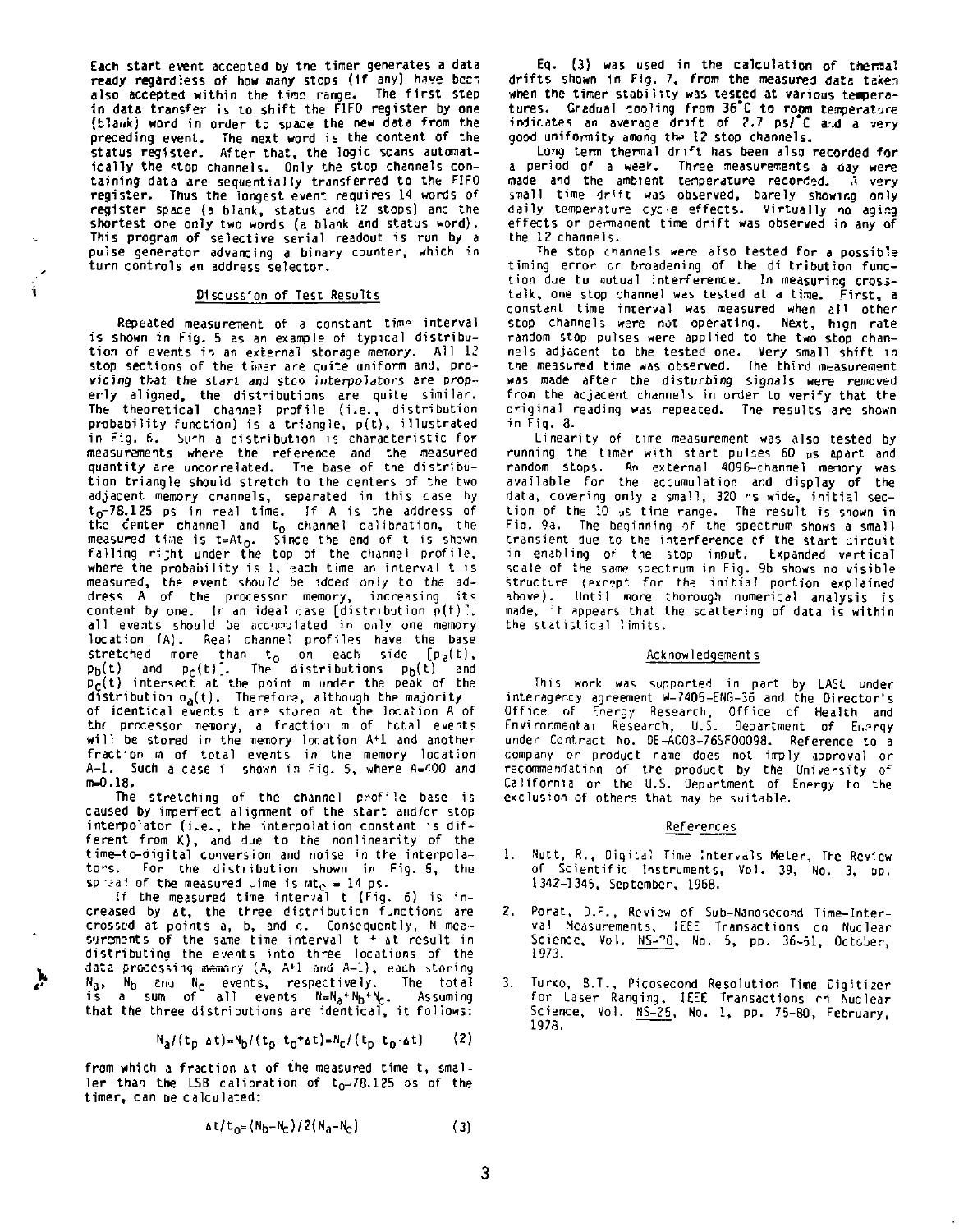

**Fig. 1. Block diagram of multichannel interval timer interpolators. The start and one of the twelve stop interpolators are shown.** 



Fig. 3. Timer's CAMAC and FIFO readout block diagram. Fig. 4. Basic timing diagram.



Fig. 2. Timer's digital module block diagram containing counting and logic circuits.

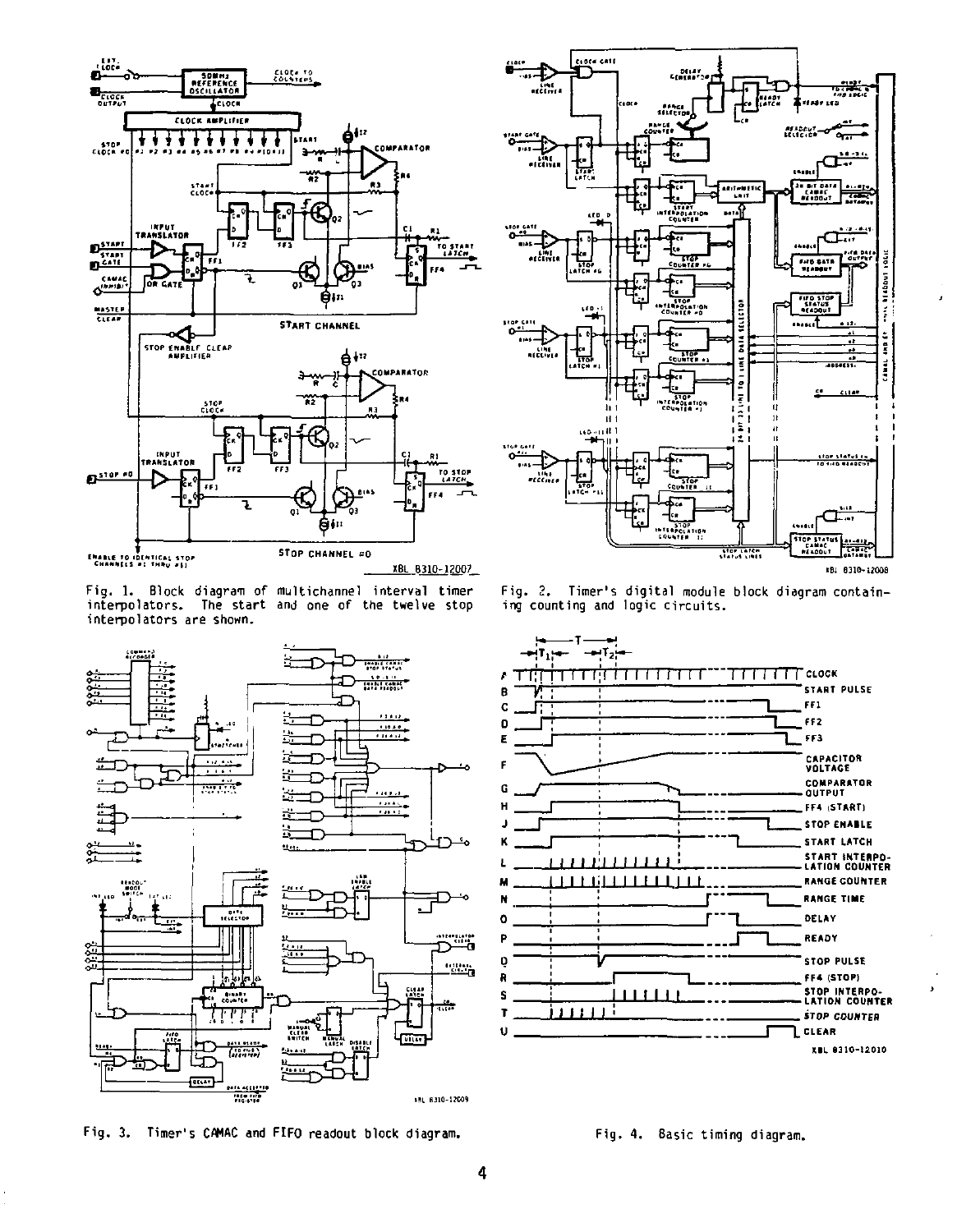

**Fig. 5. Multiple measurements of 31.25 ns time intervals generated by a delay line. Horizontal calibra-tion: 78.125 ps/channel; spread in the aojacent channels indicates total jitter of ±14 ps.** 



**Fig. 6. II lustration if ideal and actual triangular channel profiles (i.e., distribution proDability functions) of the timer. Time can be resolved to a**   $frac{1}{100}$  of the channel width  $t_0$  = 78.125 ps.





Fig. 8. Timing error due to crosstalk. High repeti**tion random stops were applied to adjacent channel:" during the measurements B. Rows A and C show timing before and after disturbance.** 

**Fig. 7. Timing error due to the ambient temperature variation.** 

k,



**Fig. 9a. Distribution of random stops in 320 ns time range following the start. Incremental resolution: 78.125 ps/channel.** 



**Xttl3IO-«337** 

**Fig. 9b. Expanded vertical scale of Fig. 9a showing small differential nonlinearity of the timer.**